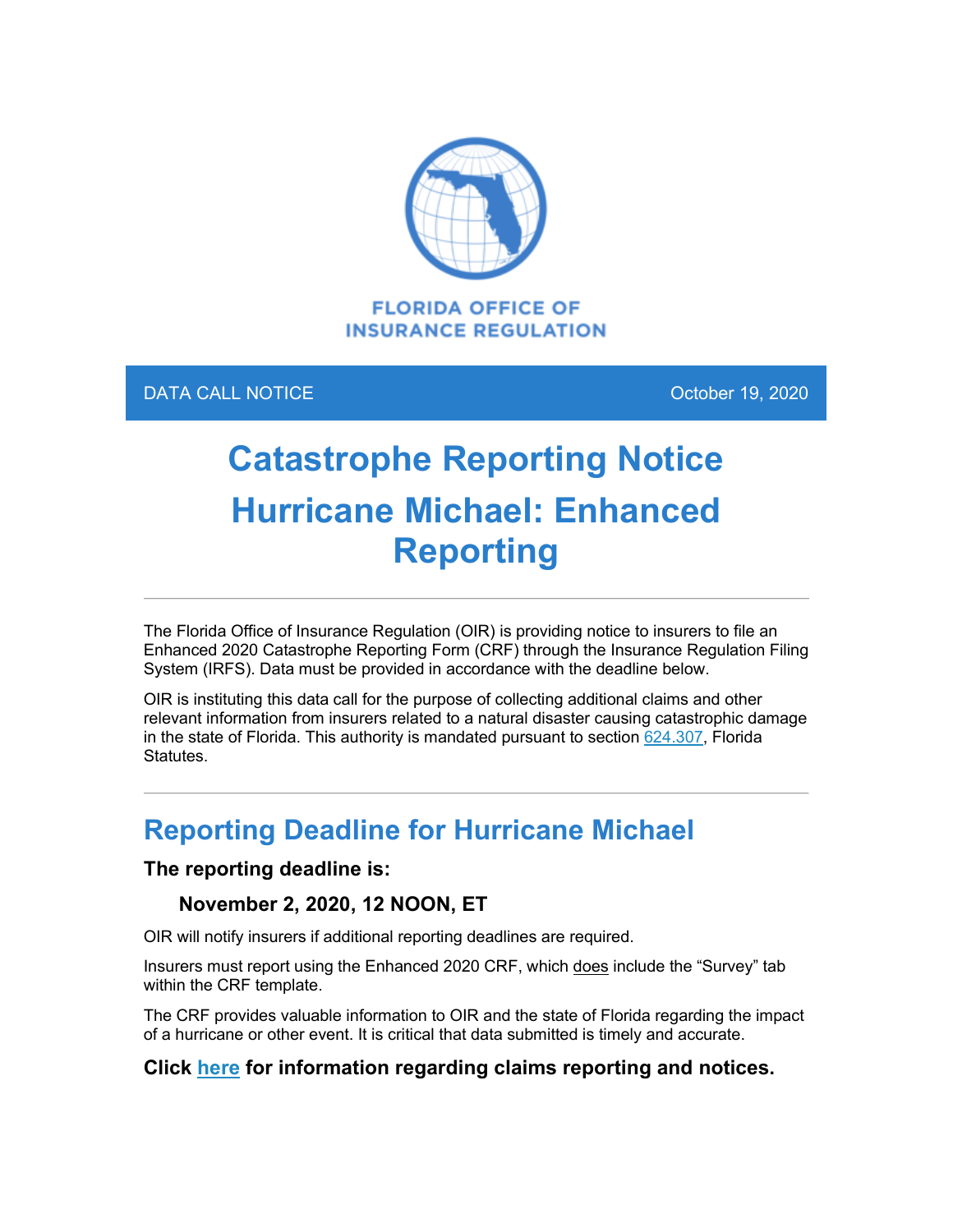# **Required Filers**

All insurers currently authorized to write the following lines of business in Florida are required to report Hurricane Michael claims data. Even if the insurer does not have claims data for Hurricane Michael, the insurer must submit a "No Data" filing.

- FIRE;
- ALLIED LINES;
- FARMOWNERS MULTI-PERIL;
- HOMEOWNERS MULTI-PERIL;
- COMMERCIAL MULTI-PERIL;
- OCEAN MARINE;
- INLAND MARINE;
- PPA PHYSICAL DAMAGE;
- COMMERCIAL AUTO PHYSICAL DAMAGE;
- AIRCRAFT;
- GLASS;
- BOILER AND MACHINERY;
- INDUSTRIAL FIRE;
- INDUSTRIAL EXTENDED COVERAGE;
- MOBILE HOME MULTI-PERIL;
- MOBILE HOME PHYSICAL DAMAGE;
- MULTI-PERIL CROP;
- SURPLUS LINES FEDERALLY AUTHORIZED; and
- SURPLUS LINES PROPERTY AND CASUALTY.

## **How to File the Enhanced CRF**

Insurers are to report Hurricane Michael claims data using the Enhanced 2020 CRF.

**The Enhanced CRF includes the "Survey" tab within the CRF template. The Enhanced 2020 CRF template is accessible through IRFS [here.](https://irfs.fldfs.com/?utm_medium=email&utm_source=govdelivery)**

• Each insurer must submit its CRF on an individual insurer basis only.